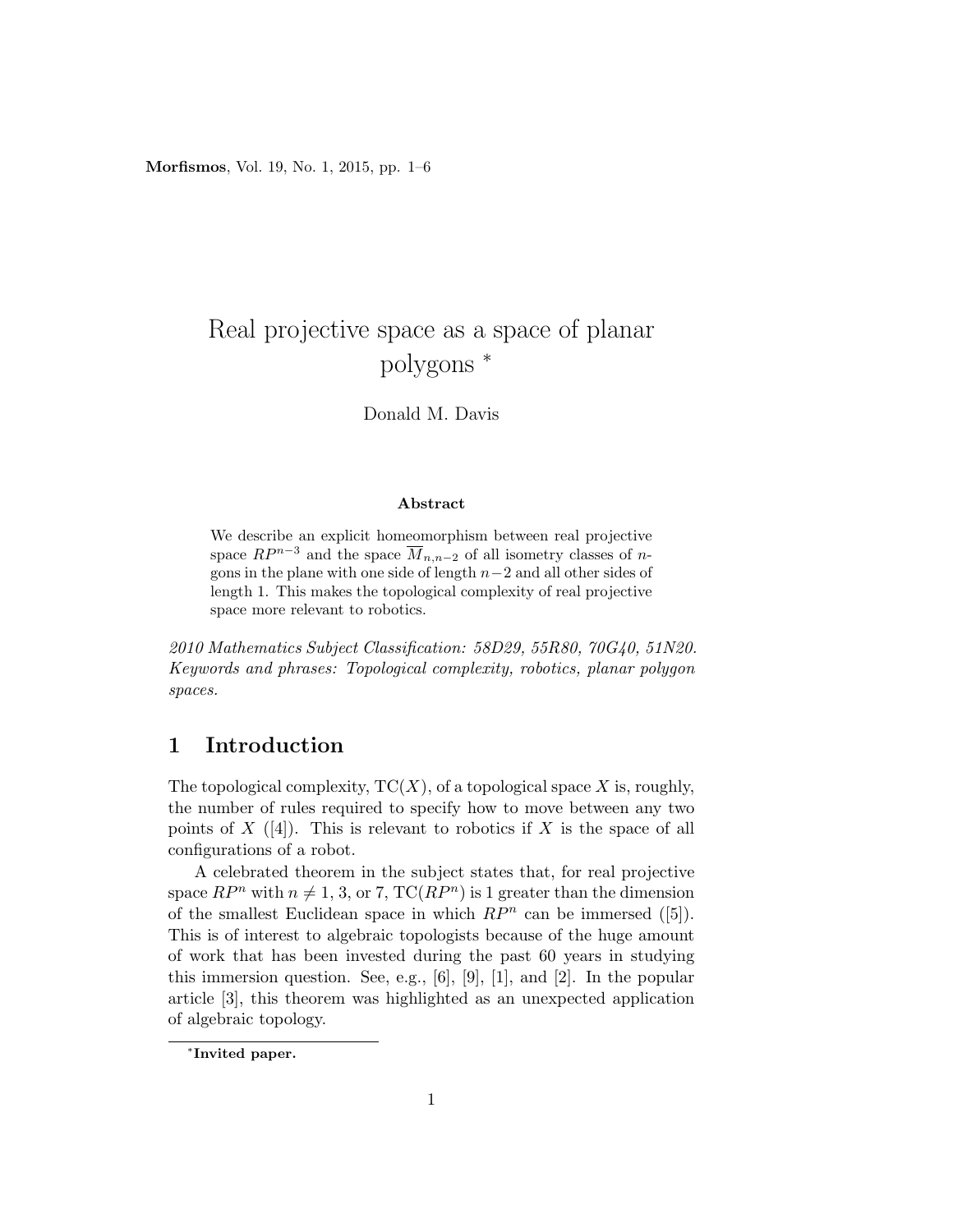2 Donald M. Davis

But, from the definition of  $RP^n$ , all that  $TC(RP^n)$  really tells is how hard it is to move efficiently between lines through the origin in  $\mathbb{R}^{n+1}$ , which is probably not very useful for robotics. Here we show explicitly how  $RP^n$  may be interpreted to be the space of all polygons of a certain type in the plane. The edges of polygons can be thought of as linked arms of a robot, and so  $TC(RP<sup>n</sup>)$  can be interpreted as telling how many rules are required to tell such a robot how to move from any configuration to any other.

Let  $M_{n,r}$  denote the moduli space of all oriented *n*-gons in the plane with one side of length  $r$  and the rest of length 1, where two such polygons are identified if one can be obtained from the other by an orientation-preserving isometry of the plane. These  $n$ -gons allow sides to intersect. Since any such  $n$ -gon can be uniquely rotated so that its r-edge is oriented in the negative x-direction, we can fix vertices  $\mathbf{x}_0 = (0,0)$  and  $\mathbf{x}_{n-1} = (r,0)$  and define

(1) 
$$
M_{n,r} = \{(\mathbf{x}_1, ..., \mathbf{x}_{n-2}) : d(\mathbf{x}_{i-1}, \mathbf{x}_i) = 1, 1 \le i \le n-1\}.
$$

Here d denotes distance between points in the plane.

Most of our work is devoted to proving the following theorem.

**Theorem 1.1.** If  $n-2 \leq r < n-1$ , then there is a  $\mathbb{Z}/2$ -equivariant homeomorphism  $\Phi: M_{n,r} \to S^{n-3}$ , where the involutions are reflection across the x-axis in  $M_{n,r}$ , and the antipodal action in the sphere.

Taking the quotient of our homeomorphism by the  $\mathbb{Z}/2$ -action yields our main result. It deals with the space  $\overline{M}_{n,r}$  of isometry classes of planar  $(1^{n-1}, r)$ -polygons. This could be defined as the quotient of  $(1)$ modulo reflection across the x-axis.

**Corollary 1.2.** If  $n-2 \leq r < n-1$ , then  $\overline{M}_{n,r}$  is homeomorphic to  $RP^{n-3}$ .

These results are not new. It was pointed out to the author after preparation of this manuscript that the result is explicitly stated in [8, Example 6.5], and proved there, adapting an argument given much earlier in [7]. The result of our Corollary 1.2 was also stated as "well known" in [10]. Nevertheless, we feel that our explicit, elementary homeomorphism may be of some interest.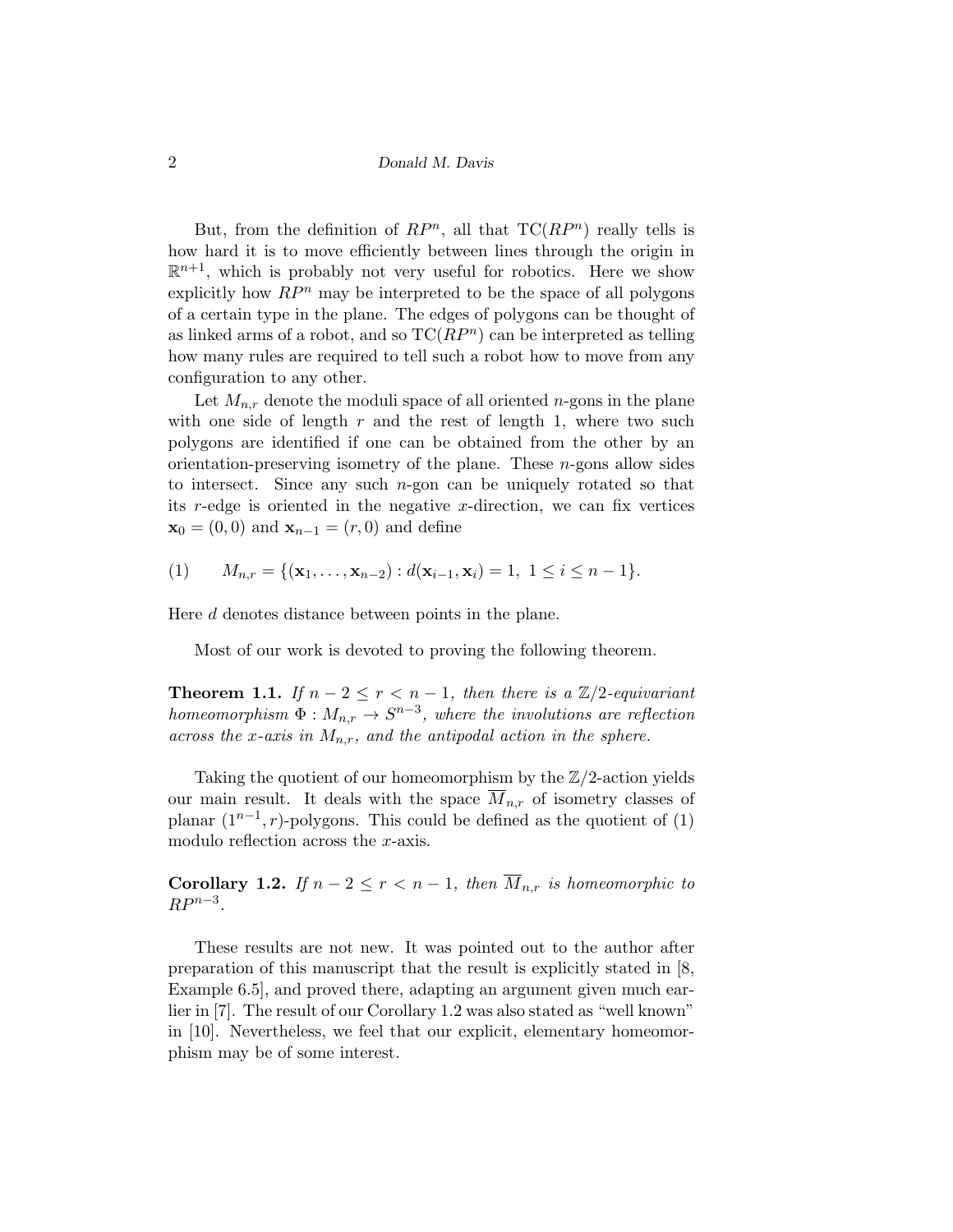## 2 Proof of Theorem 1.1

In this section we prove Theorem 1.1. Let  $J^m$  denote the m-fold Cartesian product of the interval  $[-1, 1]$ , and  $S^0 = {\pm 1}$ . Our model for  $S^{n-3}$  is the quotient of  $J^{n-3} \times S^0$  by the relation that if any component of  $J^{n-3}$  is  $\pm 1$ , then all subsequent coordinates are irrelevant. That is, if  $t_i = \pm 1$ , then

(2) 
$$
(t_1, \ldots, t_i, t_{i+1}, \ldots, t_{n-2}) \sim (t_1, \ldots, t_i, t'_{i+1}, \ldots, t'_{n-2})
$$

for any  $t'_{i+1}, \ldots, t'_{n-2}$ . This is just the iterated unreduced suspension of  $S<sup>0</sup>$ , and the antipodal map is negation in all coordinates. An explicit homeomorphism of this model with the standard  $S^{n-3}$  is given by

$$
(t_1,\ldots,t_{n-2})\leftrightarrow(x_1,\ldots,x_{n-2}),
$$

with

$$
x_i = t_i \prod_{j=1}^{i-1} \sqrt{1 - t_j^2}, \qquad t_i = \frac{x_i}{\sqrt{1 - x_1^2 - \dots - x_{i-1}^2}} \text{ if } \sum_{j=1}^{i-1} x_i^2 < 1.
$$

Then  $t_i = \pm 1$  for the smallest *i* for which  $x_1^2 + \cdots + x_i^2 = 1$ .

Let  $P \in M_{n,r}$  be a polygon with vertices  $\mathbf{x}_i$  as in (1). We will define the coordinates  $t_i = \phi_i(\mathcal{P})$  of  $\Phi(\mathcal{P})$  under the homeomorphism  $\Phi$  of Theorem 1.1.

For  $0 \leq i \leq n-2$ , we have

(3) 
$$
n-2-i \le d(\mathbf{x}_i, \mathbf{x}_{n-1}) \le n-1-i.
$$

The first inequality follows by induction on  $i$  from the triangle inequality and its validity when  $i = 0$ . The second inequality also uses the triangle inequality together with the fact that you can get from  $x_i$  to  $x_{n-1}$  by  $n-1-i$  unit segments. The second inequality is strict if  $i=0$  and is equality if  $i = n - 2$ . Let  $i_0$  be the minimum value of i such that equality holds in this second inequality. Then the vertices  $x_{i_0} \dots, x_{n-1}$ must lie evenly spaced along a straight line segment.

Let  $C(\mathbf{x}, t)$  denote the circle of radius t centered at **x**. The inequalities (3) imply that, for  $1 \leq i \leq i_0$ ,  $C(\mathbf{x}_{n-1}, n-1-i)$  cuts off an arc of  $C(\mathbf{x}_{i-1}, 1)$ , consisting of points x on  $C(\mathbf{x}_{i-1}, 1)$  for which  $d(\mathbf{x}, \mathbf{x}_{n-1}) \leq n-1-i$ . Parametrize this arc linearly, using parameter values  $-1$  to 1 moving counterclockwise. The vertex  $\mathbf{x}_i$  lies on this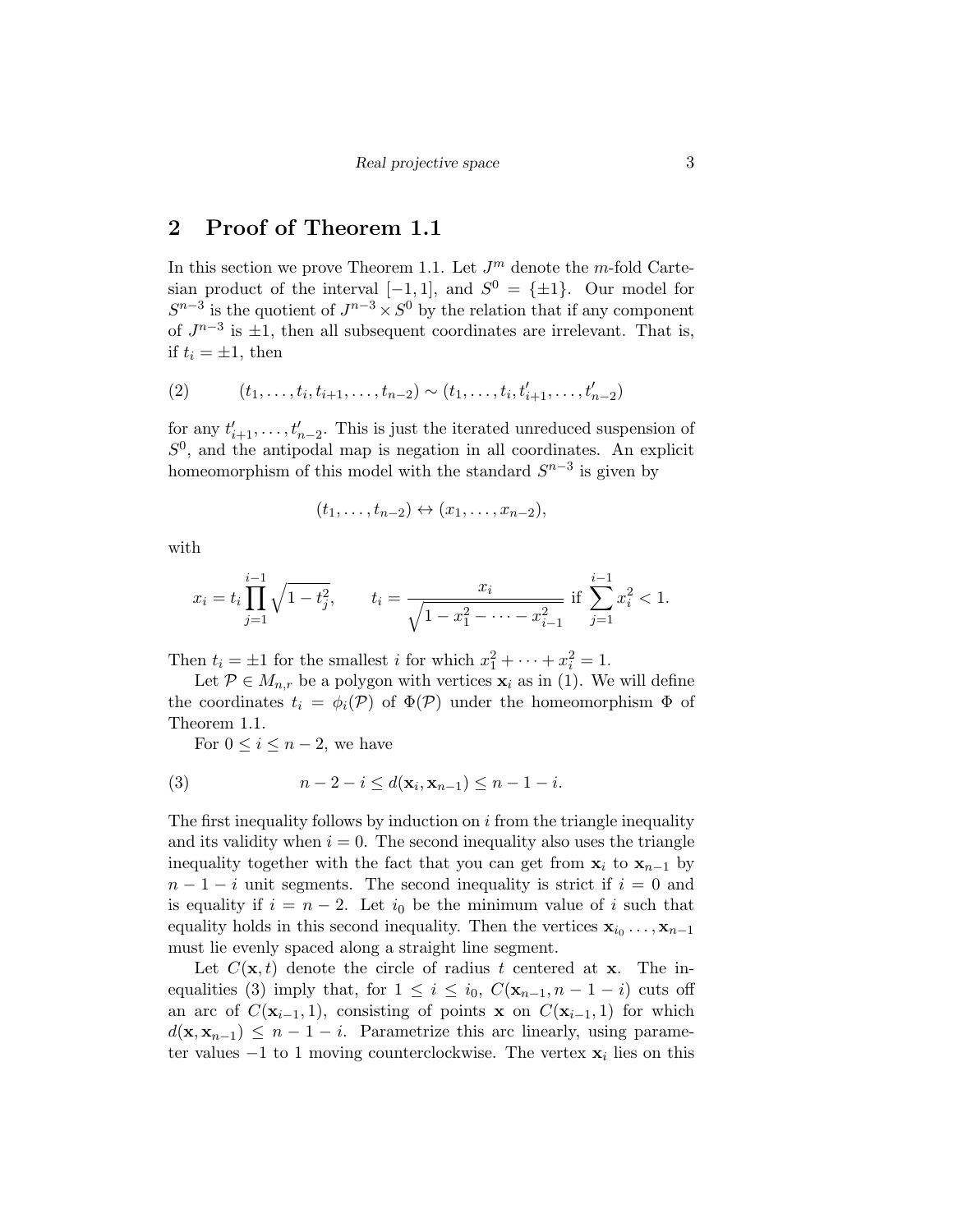arc. Set  $\phi_i(\mathcal{P})$  equal to the parameter value of  $x_i$ . If  $i = i_0$ , then  $\phi_i(\mathcal{P}) = \pm 1$ , and conversely.

The following diagram illustrates a polygon with  $n = 7$ ,  $r = 5.2$ , and  $i_0 = 5$ . We have denoted the vertices by their subscripts. The circles from left to right are  $C(\mathbf{x}_i, 1)$  for i from 0 to 4. The arcs centered at  $\mathbf{x}_6$  have radius 1 to 5 from right to left. We have, roughly,  $\Phi(\mathcal{P}) =$  $(.7, .6, .5, -.05, 1).$ 



Here is another example, illustrating how the edges of the polygon can intersect one another, and a case with  $i_0 < n-2$ . Again we have  $n = 7$  and  $r = 5.2$ . This time, roughly,  $\Phi(\mathcal{P}) = (0.2, -0.4, 0.4, 1, t_5)$ , with  $t_5$  irrelevant. Because  $i_0 = 4$ , we did not draw the circle  $C(\mathbf{x}_4, 1)$ .



That  $\Phi$  is well defined follows from (2); once we have  $t_i = \pm 1$ , which happens first when  $i = i_0$ , subsequent vertices are determined and the values of subsequent  $t_i$  are irrelevant. Continuity follows from the fact that the unit circles vary continuously with the various  $x_i$ , hence so do the parameter values along the arcs cut off. Bijectivity follows from the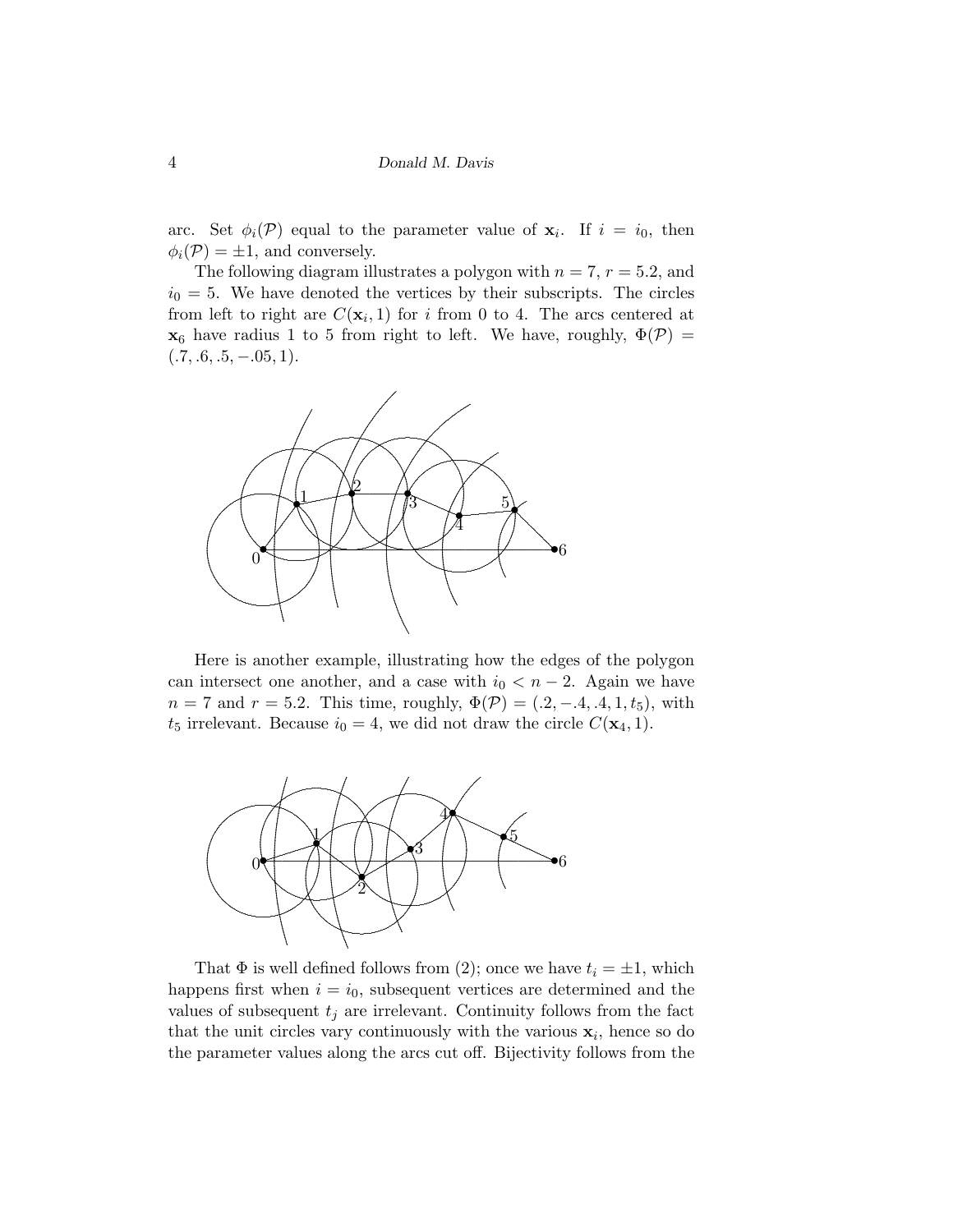construction; every set of  $t_i$ 's up to the first  $\pm 1$  corresponds to a unique polygon, and  $\pm 1$  will always occur. Since it maps from a compact space to a Hausdorff space,  $\Phi$  is then a homeomorphism. Equivariance with respect to the involution is also clear. If you flip the polygon, you flip the whole picture, including the unit circles, and this just negates all the  $t_i$ 's.

We elaborate slightly on the surjectivity of  $\Phi$ . The arc on  $C(\mathbf{x}_0, 1)$ cut off by  $C(\mathbf{x}_{n-1}, n-2)$  is determined by n and r. Given a value of  $t_1$ in  $[-1, 1]$ , the vertex  $\mathbf{x}_1$  is now determined on this arc. Now the arc on  $C(\mathbf{x}_1, 1)$  cut off by  $C(x_{n-1}, n-3)$  is determined, and a specified value of  $t_2$  determines the vertex  $\mathbf{x}_2$ . All subsequent vertices of an *n*-gon are determined in this manner.

> Donald M. Davis Department of Mathematics, Lehigh University Bethlehem, PA 18015, USA, dmd1@lehigh.edu

### References

- [1] Davis D. M., Immersions of projective spaces: a historical survey, Contemp Math Amer Math Soc 146 (1993) 31–38.
- [2] \_\_\_\_\_\_, Immersions of real projective spaces, www.lehigh.edu/∼dmd1/imms.html.
- [3] , Algebraic topology: there's an app for that, Math Horizons 19 (2011), 23–25.
- [4] Farber M., Invitation to topological robotics, European Math Society (2008).
- [5] Farber M,; Tabachnikov S.; Yuzvinsky S., Topological robotics: motion planning in projective spaces, Intl Math Research Notices 34 (2003) 1853–1870.
- [6] Gitler S., Immersions and embeddings of manifolds, Proc Symp in Pure Math Amer Math Soc 22 (1971) 87–96.
- [7] Hausmann J. C., Sur la topologie des bras articuls, Lecture Notes in Math, Springer, 1474 (1991) 146–159.